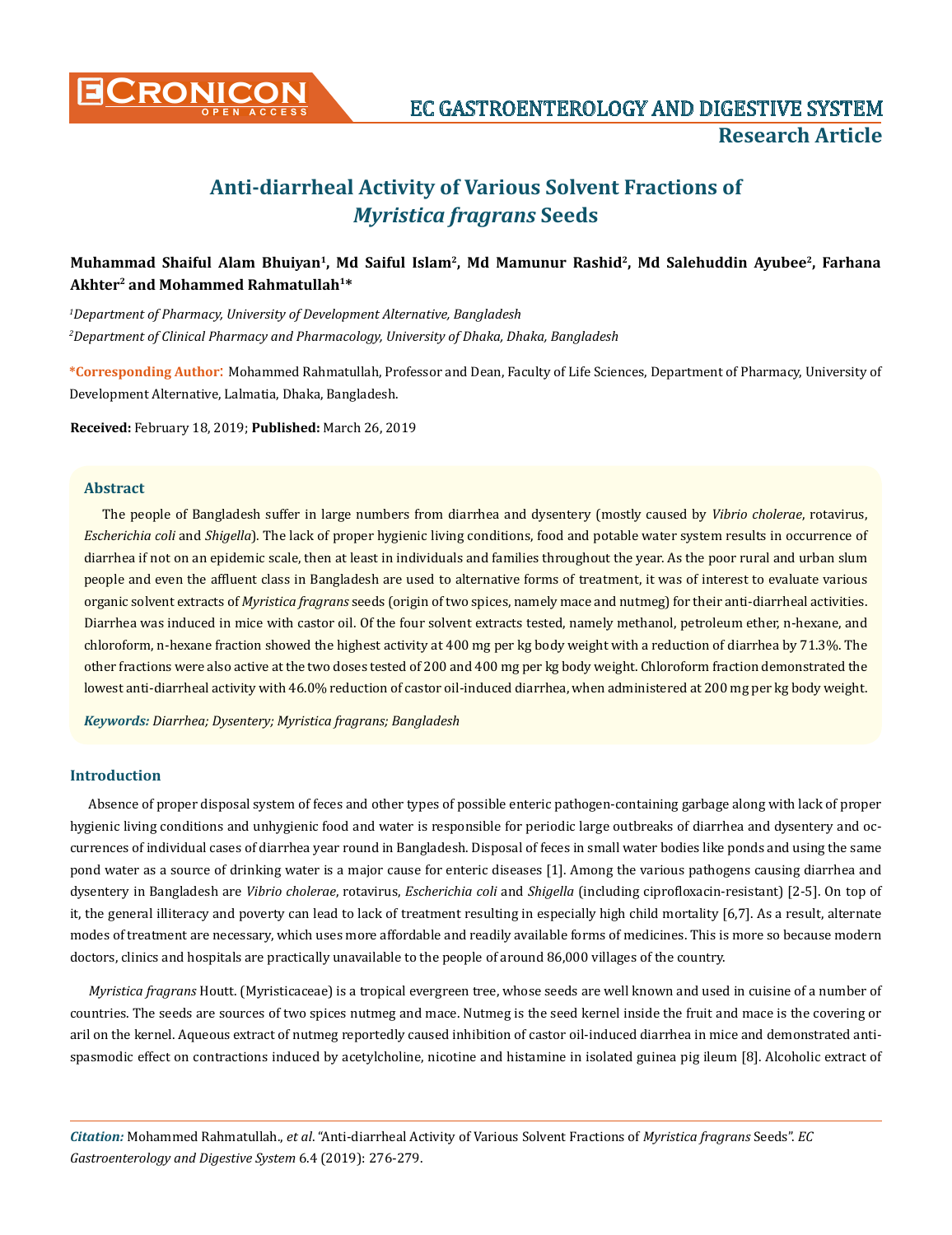nutmeg was found to be effective against rotavirus-induced calf diarrhea [9]. It was thus of interest to evaluate various solvent extracts of whole seeds of *M. fragrans* for their anti-diarrheal potential.

#### **Methods**

#### **Plant material collection**

*Myristica fragrans* seeds were collected from an herbal shop at Dhaka. The seeds were washed properly and then air dried for several days. The seeds were then grounded into a coarse powder using high capacity grinding machine.

## **Preparation of methanolic extract of grounded seeds**

For preparation of methanol extract, 800g of the powder was extracted with 2.5 liters of methanol over 15 days with occasional stirring and shaking. The mixture was then filtered and methanol in the filtrate evaporated using a Rota evaporator. The final weight of the methanolic extract was 160g.

#### **Solvent-solvent partitioning**

10g of crude methanolic extract was dissolved in 10% aqueous methanol and sequentially extracted with petroleum ether, n-hexane and finally with chloroform [10].

### **Chemicals and drugs**

Castor oil was purchased from Square Pharmaceuticals Ltd., Bangladesh. All other chemicals and reagents were of analytical grade.

## **Animals**

Swiss albino mice were used in the present study, which weighed between 30 - 35g. The animals were obtained from International Centre for Diarrhoeal Disease Research, Bangladesh (ICDDR,B). The animals were housed in the Animal House of Nutrition and Food Department of the University of Dhaka. The animals were acclimatized for three days prior to actual experiments. During this time, the animals were fed with mice chow (supplied by ICDDR,B) and water *ad libitum*. The study was conducted following approval by the Institutional Animal Ethical Committees of the University of Development Alternative and the University of Dhaka, Dhaka, Bangladesh [11].

#### **Evaluation of anti-diarrheal activity**

Fifty experimental mice were randomly selected, weighed and divided into ten groups consisting of five mice per group. Each group received a particular treatment. Prior to any treatment, individual mouse was weighed and doses of control and sample material(s) adjusted accordingly. Group 1 mice served as control and were administered vehicle only. Group 2 mice received a standard anti-diarrheal drug, loperamide at a dose of 10 mg per kg. Groups 3 and 4 received, respectively, methanol extract at doses of 200 and 400 mg per kg. Groups 5 and 6 received, respectively, petroleum ether extract at doses of 200 and 400 mg per kg. Groups 7 and 8 received, respectively, n-hexane extract at doses of 200 and 400 mg per kg. Groups 9 and 10 received, respectively, chloroform extract at doses of 200 and 400 mg per kg. All mice were fasted overnight. Vehicle, loperamide, and various extracts were administered to mice by gavaging 30 minutes prior to oral administration of 0.6 ml castor oil per mice. After 30 minutes following administration of castor oil, the number of diarrheal episodes in each mouse was monitored for four hours [12].

## **Statistical analysis**

Experimental values are expressed as mean ± SEM. The results were analyzed statistically by one way analysis of variance (ANOVA) followed by Dunnett's test using SPSS ver. 17. A value of P < 0.05 was considered to be statistically significant.

### **Results and Discussion**

Four solvent extracts were tested for their anti-diarrheal activity against castor oil-induced diarrhea in mice. Of the four extracts tested, n-hexane fraction, at a dose of 400 mg per kg, gave the best result with a 71.3% inhibition of diarrheal episodes. The results are

*Citation:* Mohammed Rahmatullah., *et al*. "Anti-diarrheal Activity of Various Solvent Fractions of *Myristica fragrans* Seeds". *EC Gastroenterology and Digestive System* 6.4 (2019): 276-279.

277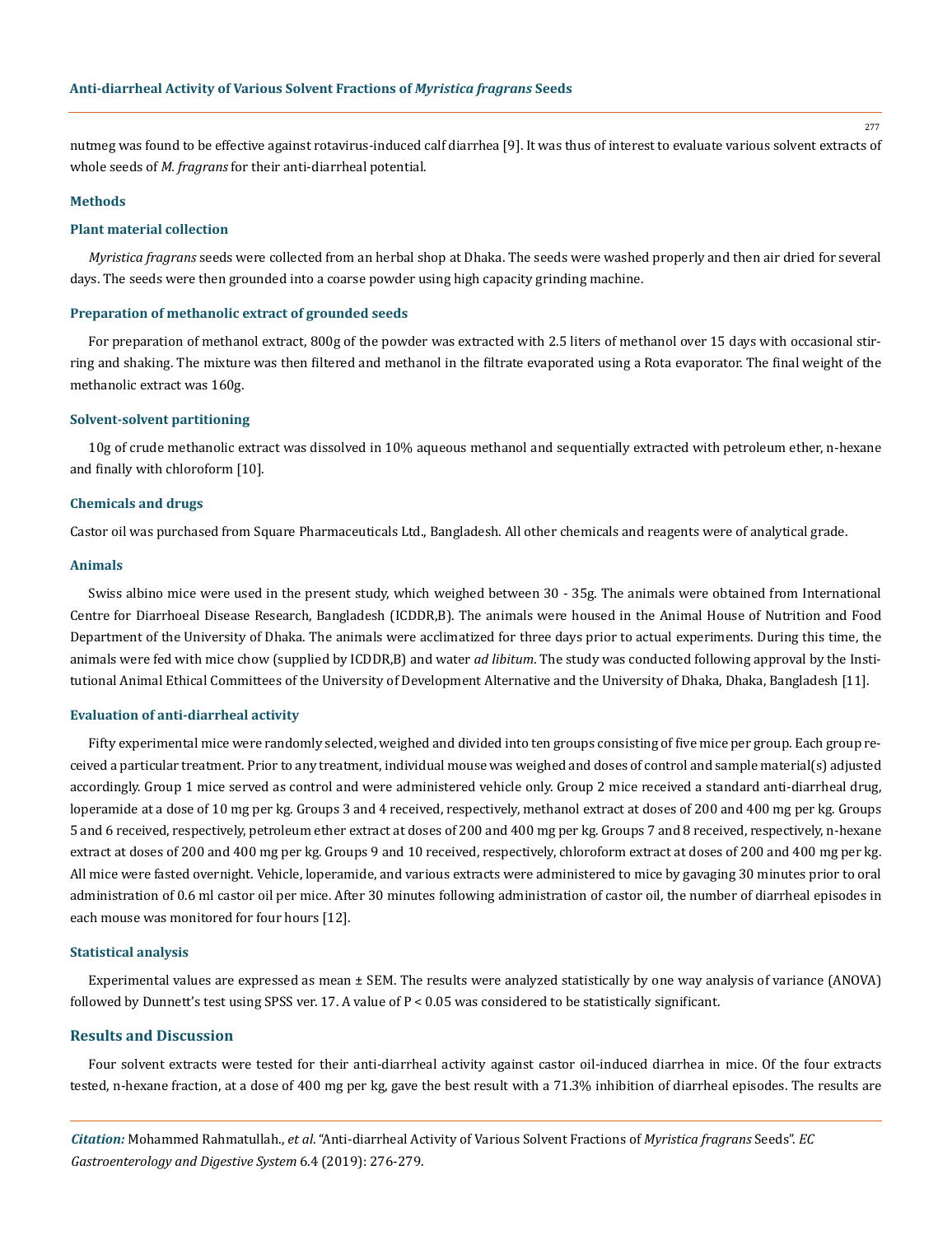shown in table 1. All extracts at all doses significantly inhibited diarrheal episodes, the percent of inhibition ranging from a low of 46% with chloroform fraction at 200 mg per kg to a high of 71.3% obtained with n-hexane. However, none of the extracts at the two doses tested were as efficient as the standard anti-diarrheal drug loperamide, which gave an inhibition of 83.9% in the number of diarrheal episodes at a dose of 10 mg per kg body weight. Nevertheless, the various extracts show promise and may with further studies, lead to isolation and identification of new drugs.

| <b>Test samples</b>                       | Number of diarrheal<br>feces<br>(Mean ± SEM) | % Reduction<br>of diarrhea |
|-------------------------------------------|----------------------------------------------|----------------------------|
| Control $(0.1 \text{ ml} / 10 \text{ g})$ | $17.4 \pm 0.68$                              | $\Omega$                   |
| Standard (Loperamide HCl) 10 mg/Kg        | $2.8 \pm 0.37$                               | 83.91                      |
| Crude methanol extract (Dose 200 mg/Kg)   | $8.8 \pm 0.80$                               | 49.43                      |
| Crude methanol extract (Dose 400 mg/Kg)   | $7.2 \pm 0.73$                               | 58.62                      |
| Petroleum ether fraction (Dose 200 mg/Kg) | $7.0 \pm 0.45$                               | 59.77                      |
| Petroleum ether fraction (Dose 400 mg/Kg) | $6.6 \pm 0.93$                               | 62.07                      |
| n-Hexane fraction (Dose 200 mg/Kg)        | $7.4 \pm 0.24$                               | 57.47                      |
| n-Hexane fraction (Dose 400 mg/Kg)        | $5.0 \pm 0.32$                               | 71.26                      |
| Chloroform fraction (Dose 200 mg/Kg)      | $9.4 \pm 0.68$                               | 45.98                      |
| Chloroform fraction (Dose 400 mg/Kg)      | $8.2 \pm 0.58$                               | 52.87                      |

*Table 1: Effect of crude methanol extract and different fractions on castor oil-induced diarrhea in mice. All administrations were made orally. Values represented as mean ± SEM, (n = 5); \*P < 0.05; significant compared to control animals.*

The methanol extract of mace has been reported to have anti-bacterial activity against *Helicobacter pylori*; malabaricone C isolated from nutmeg also reportedly had anti-bacterial effects; it is also possible that various other components of the essential oil from the seeds may be responsible for the observed anti-diarrheal effects (reviewed in [13]).

# **Conclusion**

The inner and outer parts of seeds of *M. fragrans* form two popular spices in Bangladesh, namely mace and nutmeg. As such, the seeds can form an important source for obtaining lead compounds or drugs effective against bacteria or virus-induced diarrhea and other enteric disorders. Although the active anti-diarrheal component(s) was not isolated and identified in the present study, further studies are ongoing to that effect.

# **Conflicts of Interest**

The authors declare that they have no conflicts of interest.

# **Bibliography**

- 1. Islam M., *et al*[. "Unsafe disposal of feces of children <3 years among households with latrine access in rural Bangladesh: Association](https://www.ncbi.nlm.nih.gov/pubmed/29621289)  [with household characteristics, fly presence and child diarrhea".](https://www.ncbi.nlm.nih.gov/pubmed/29621289) *PloS One* 13.4 (2018): e0195218.
- 2. Sayeed MA., *et al*[. "Development of a new dipstick \(Cholkit\) for rapid detection of Vibrio cholerae O1 in acute watery diarrheal stools".](https://www.ncbi.nlm.nih.gov/pubmed/29538377) *[PLoS Neglected Tropical Diseases](https://www.ncbi.nlm.nih.gov/pubmed/29538377)* 12.3 (2018): e0006286.
- 3. Colston JM., *et al*[. "Seasonality and within-subject clustering of rotavirus infections in an eight-site birth cohort study".](https://www.ncbi.nlm.nih.gov/pubmed/29534766) *Epidemiology and Infection* [146.6 \(2018\): 688-697.](https://www.ncbi.nlm.nih.gov/pubmed/29534766)